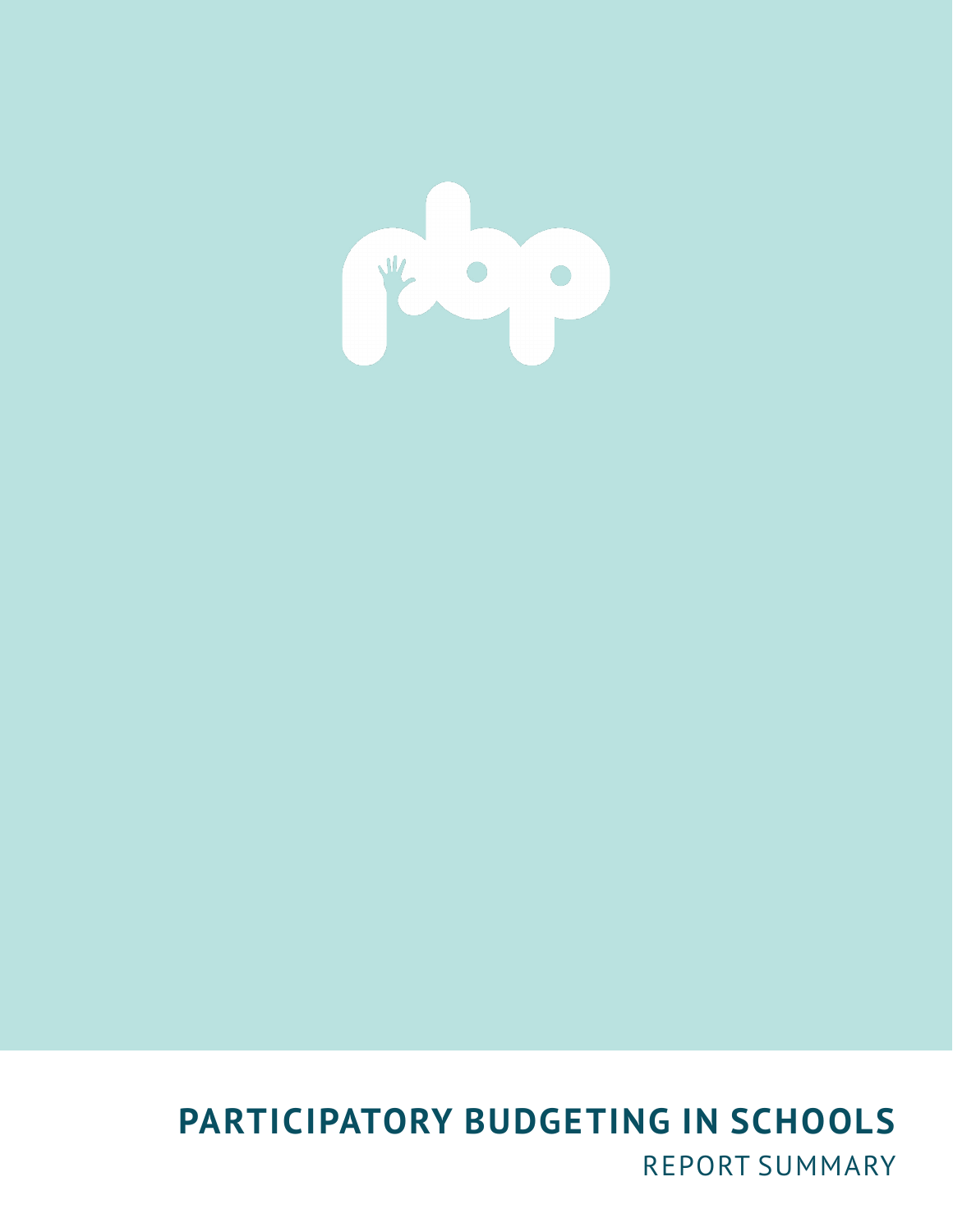Civic learning and engagement provide youth for a lifetime of knowledgeable, engaged, active civic participation, which is vital to the health of our democracy. Participatory budgeting (PB) in Schools is an impactful strategy for active civic learning and an effective tool to better prepare youth for further education, work, and civic responsibility.

PB in Schools engages students to work together to develop innovation solutions to complex school-level issues. Students decide which projects and improvements to fund. PB in Schools typically engages students but can also include various members of the school community such as teachers, other school-level staff, and parents. PB in Schools can be implemented at the district level to allocate funding to improvements and programs across multiple schools and may engage a broader group of community-based participants.

*PB in Schools builds an understanding of fiscal stewardship, provides opportunities for students to participate in democratic processes, and helps students learn and practice civic responsibility.*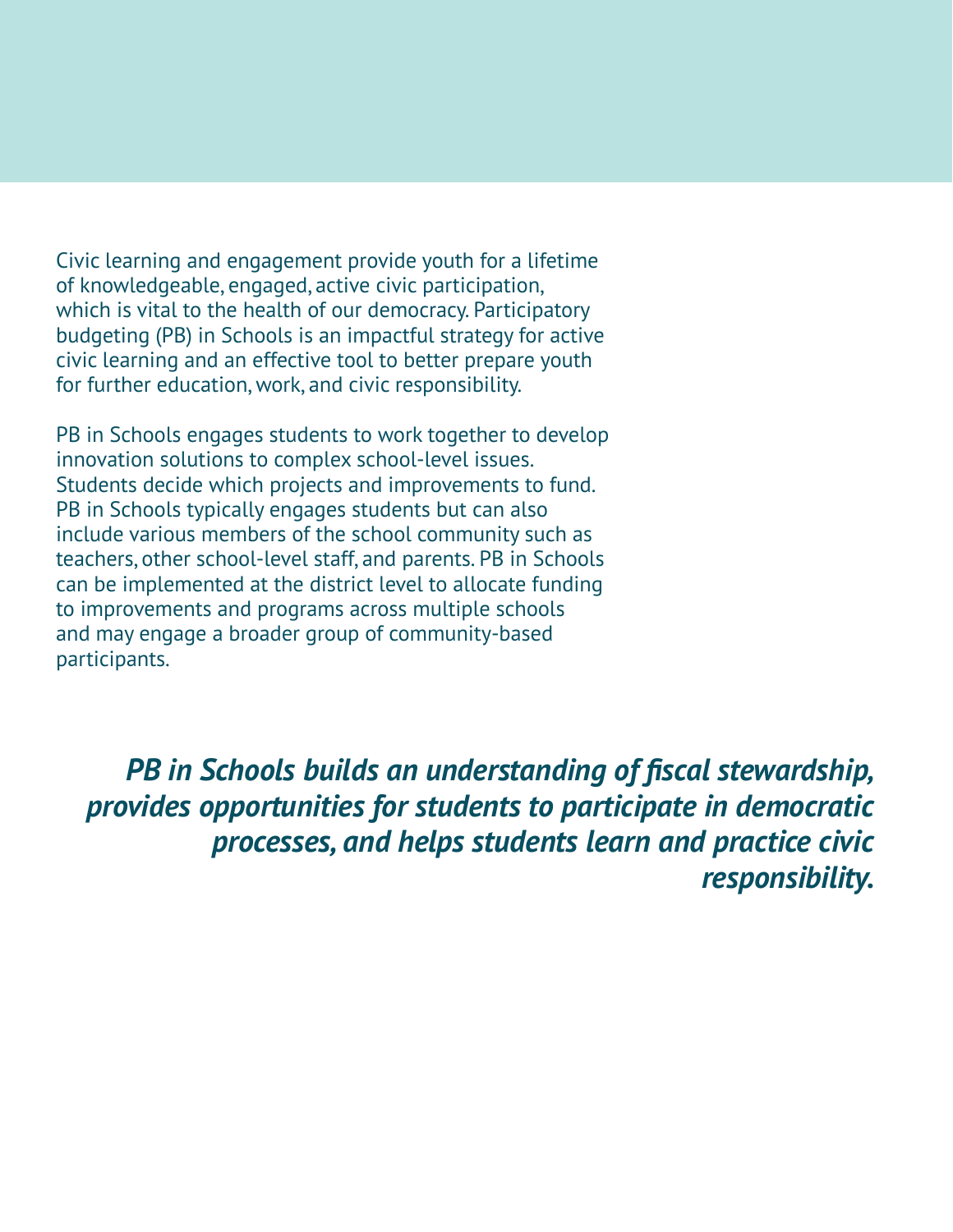#### *A Well-Rounded Education*

ESSA emphasizes the role of civic learning in a well-rounded education and recommends that students are actively engaged and participate in the governance of their school, giving students an authentic voice in decision making. PB in Schools provides students with hands-on experience identifying challenges, working together to discover innovative solutions, and determine projects appropriate for the greater good.

#### *College, Career, and Civic Readiness*

PB in Schools supports many skills associated with college and career readiness. Through the PB process, students learn important life skills, critical thinking, problem solving, and creativity. PB in Schools gives students the opportunity to apply skills such as data collection, documentation, problem-solving, and persuasive writing. During the PB process, students engage in action research, develop surveys, analyze data, and practice presentation skills.

#### *School Improvement Plans*

ESSA supports struggling schools by providing districts with additional funding to develop an improvement plan to address the needs of all students, identify students who are most at risk, and provide additional and appropriate supports to students who need them. PB in Schools can serve as an excellent tool to engage stakeholders (teachers, students, families, communities) in school improvement efforts.

#### *Teacher Engagement in School Improvement*

ESSA requires that educators are part of the improvement plan development and implementation. Teacher participation in the PB process ensures that funded initiatives are both relevant, operational, and sustainable. Teachers add thoughtful discourse regarding the implementation costs of potential school improvement strategies, the professional development required to implement with fidelity, and the likelihood of success in their school and classroom.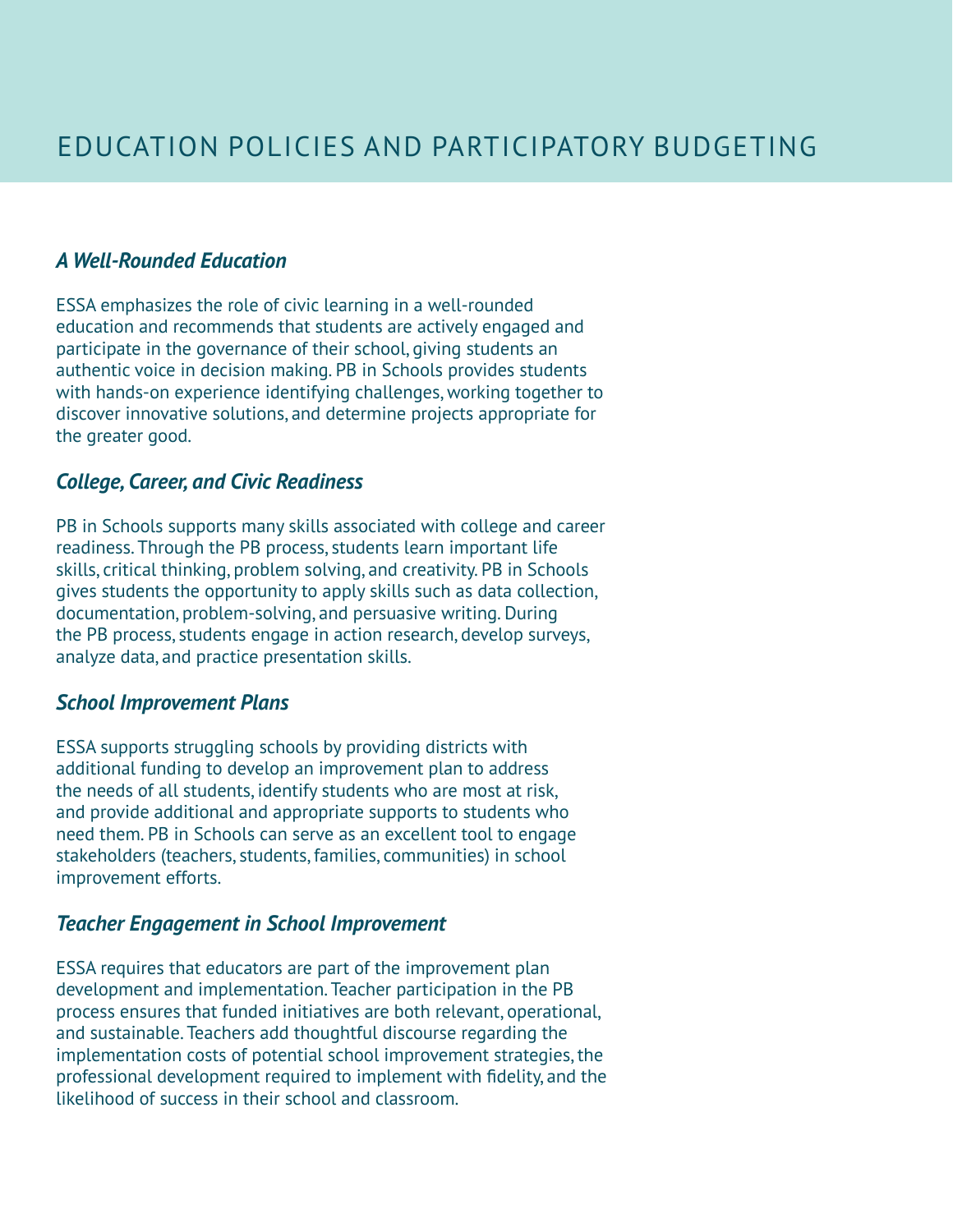# *Family Engagement in School Improvement*

ESSA prioritizes family engagement and promotes opportunities for students and families to participate as collaborators and problem solvers in their schools. PB in Schools can be an impactful framework for engaging families. By participating in the PB process, families and community stakeholders gain a deeper understanding of the data, the challenges facing schools, and the types of supports needed for successful school improvement efforts.

### *School Quality/Student Success*

ESSA requires that state accountability systems include at least one indicator of school quality/ student success (SQSS). Carefully chosen measures, such as student engagement and school climate, can help identify inequities in access and outcomes to opportunities and can help guide improvement.

PB in Schools fosters student engagement and strengthens relationships between students, families, teachers, and school administrators. PB in Schools can serve as the platform to engage students in decision making and develop an authentic sense of belonging and purpose within the school community. During the PB process, students participate in cross-group interactions, as well as curricular and extracurricular activities.

PB in Schools promotes a positive school climate. PB in Schools facilitates collaboration, respect, transparency, and accountability. Students gain a deep sense of responsibility and accomplishment. All students are engaged and work together to solve school-level issues. Collaboration and cooperation help to reduce students' own prejudices and promotes inclusion and social justice.

# *Attention to Equity*

States are accountable for closing achievement gaps and ensuring all students have the support and resources to reach their highest potential. A core tenet of PB in Schools is equity. PB in Schools honors and respects cultural and situational diversity of students and actively promotes understanding of differences. PB in Schools deliberately uses strategies to engage all student, particularly historically marginalized student populations. PB In Schools strengthens relationships between diverse groups of students, teachers, and education stakeholders. During the PB process, students participate in cross-group interactions; the collaboration and cooperation helps to reduce students' own prejudices and promotes inclusion and social justice.